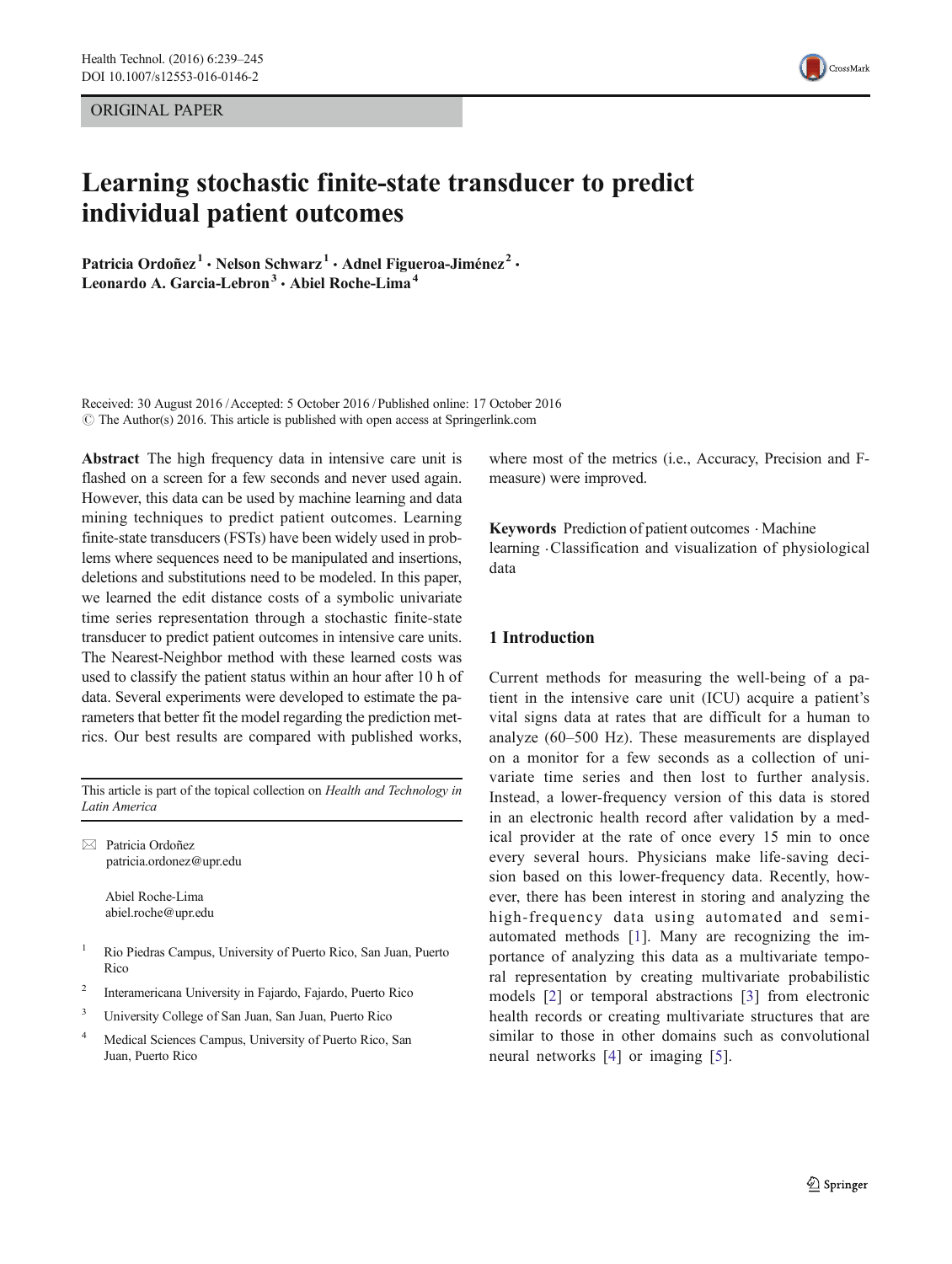<span id="page-1-0"></span>In related work, four multivariate time series representations were examined to serve as compressed representation of high frequency physiological data from Intensive Care Units: Stacked Bags-of-Patterns, Multivariate Bags-of-Patterns, Multivariate Piecewise Dynamic Time Warping and Ensemble Voting with Bag-of-Patterns [[6\]](#page-5-0). The representations were tested in three distinct data domains: field-motion capture data, robot sensor data, and ICU data. Two data sets were examined in each domain for a total of six different data sets. Similarity was measured by converting the data sets into the indicated representations and then classifying the data using the Nearest Neighbor algorithm. The results demonstrated that the multivariate representations outperformed univariate ones for the purpose of predicting the targeted outcome.

This paper represents work in the univariate time series domain which we are examining for application to the multivariate domain. We are using Stochastic Edit Distance on a concatenated symbolic representation of the time series to classify a physiological data set for an acute episode of hypotension. In this case, the edit cost probabilities are learned by a stochastic Finite-State Transducer (FST) [\[7\]](#page-5-0). We compare the best results in the multivariate domain to the results we achieved in the univariate domain with this new approach to test its potential effectiveness.

## 2 Methods

## 2.1 Dataset description

To compare results, we used one of the data sets from previous work [[6](#page-5-0)] which came from the Physionet Challenge [[8,](#page-5-0) [9\]](#page-5-0). It consists of 1–6 days of highfrequency physiological data from patients in an Intensive Care Unit (ICU). The prediction task was to classify which patients were going to enter an episode of acute hypotension in the forecast window of one hour after the last entry in the data set. We focused only on heart rate for this trail and instead of using leave one out validation, we used the test set that was provided in the Challenge and the original data from previous work as the training set.

The training set consisted of 58 of 60 patients from the 2009 Physionet Challenge, of which 28 experience an episode of hypotension in the hour following the period of the data sample. The data was taken from segments A and B which contained all the hours of data prior to the period in which the patient may or may not have experienced an episode of hypotension. Two patients were dropped because of large gaps in the training data resulting in the final size of 58. The test set consisted of segment B of Test Set A which contained 10 patients, of which half had experienced a period of acute hypotension following the sample data, and was composed of only 10 h of data.

## 2.2 Data representation

The data for this paper was converted to a symbolic representation named Symbolic Aggregate approXimation (SAX) [\[10](#page-5-0)] which is explained in more detail in the Methods section. This representation normalizes the data in overlapping local windows prior to conversion such that the mean is 0 and standard deviation is 1. In some windows the variation in values was 0 which resulted in values that divided by zero. To correct for this, any subsequence that had zero variation was substituted by values of 0.

The second factor that required a difference in procedure for extracting the data was a matter of computational limitation. Our stochastic transducer, at the moment of this study, could not run on strings of length longer than 1020 characters. Consequently, the desired string lengths were achieved by using dimensionality reduction in the SAX algorithm. We reduced each string by counting any run of equal values as one value (i.e., abb abb abb aaa abb would be reduced to abb aaa aab, as abb is only counted once when repeated).

If this reduction was insufficient to achieve the desired length, all subsequences were joined into a single vector and we extracted the data using systemic random sampling. This sampling technique involves the selection of n elements from an ordered sampling frame of N elements, every k times. Systemic sampling was under the assumption that it best preserves any patterns along the time series data that was converted. A simple random sample may have, for example, involved more data from the earlier times of the time series, instead of equally across the sample.

If the single vector containing all the data has a length of  $10,000$  (*N*), and the desired length is  $1000$  $(n)$ , the k would be 10  $(N/n)$ . Every 10th element would be sampled. However, this assumes every single letter in our character string is independent from the rest. Instead, our SAX strings are grouped because they originate from time series subsequences. We sampled, not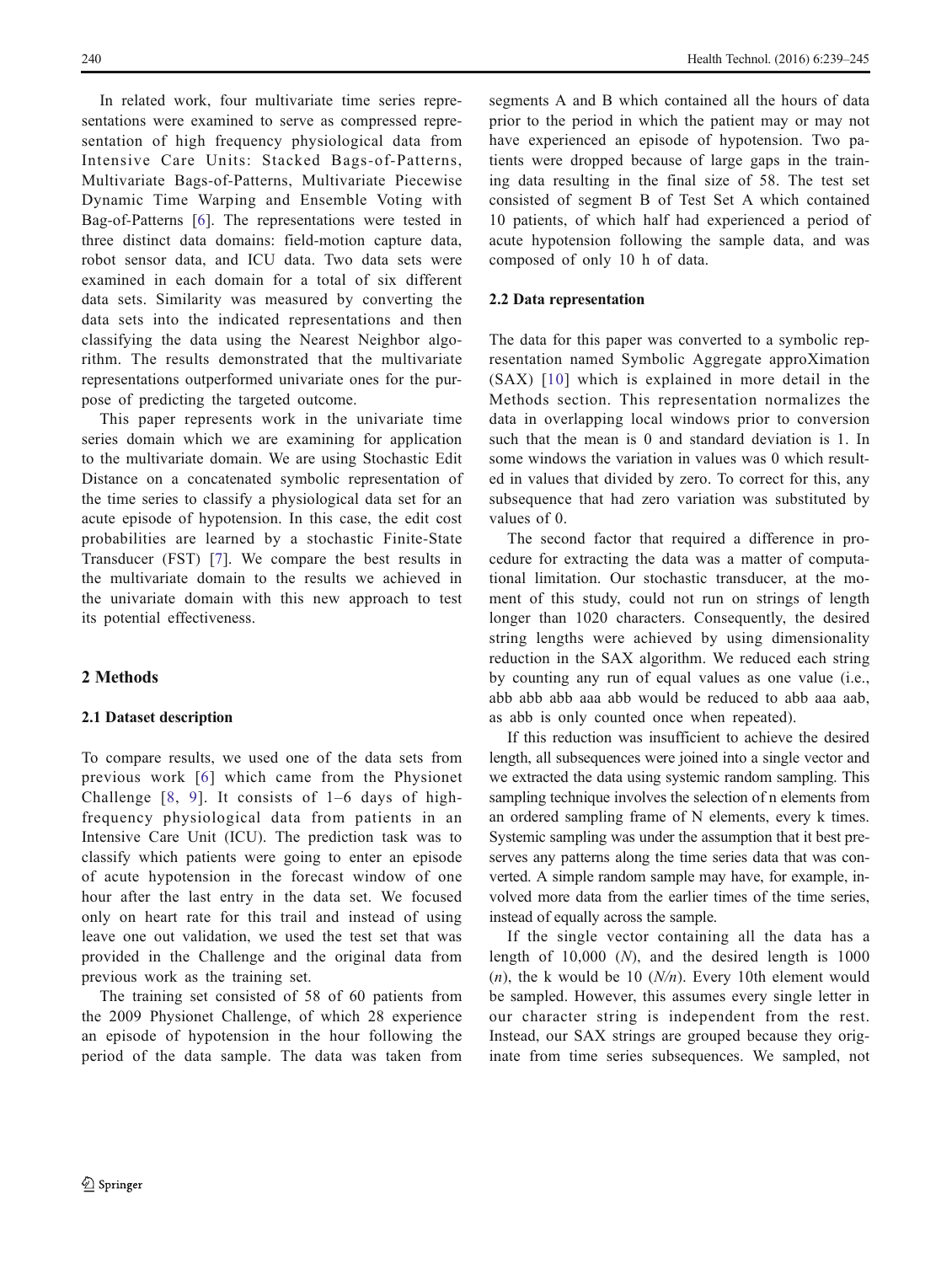every k letter, but every k group of letters. The size of the group is determined by the size of alphabet parameter in the SAX algorithm. Following our previous example, if the vector is formed by groups of size 5 (i.e. using a, b, c, d, and e), our k would be every 50  $(N/n)$ \* (size of alphabet) =  $10 * 5$ ). If every 50th element is sampled, the final sample would be 200 groups of 5 characters, hence a string of 1000 characters. Such sampling resulted in a decrease in the training set between 5 and 20 % of the original time series.

After the original vector of subsequences is reduced to a desired string length, it is concatenated to form a single string per time series. Each time series corresponds to a patient who either did or did not undergo an episode of hypotension. Patients who did undergo an episode of hypotension are classified as 1, while other that did not is labeled  $0$ . Depending on the original time series classification, the final SAX string was attached to its appropriate label. The resulting output from our time series to SAX conversion was, for example,  $I$  $abbaccabcaba...$ " or " $0$  abaacbabcaaa..."

## 2.3 Algorithms

Before applying the learning Finite-Transducer for Stochastic Edit Distance to the time series data, the data was converted into the Symbolic Aggregate approXimation (SAX) representation [[10](#page-5-0)]. This representation reduces the dimensionality of a time series by converting it into a collection of symbolic representations. The algorithm uses three variables: WindowSize, the number of values that can be represented by a SAX word; Symbols, the number of symbols in a SAX word (the bins on which the values are averaged for the representation); and finally Alphabet, the number of characters in a SAX word (the number of letters that can be used in the word to describe low to high values of distribution). Each SAX word represents the same amount of data and is calculated using an overlapping sliding window to capture all patterns in the data. These representations are a collection of words for each time series.

# 2.3.1 Definitions

Edit distance is widely used to compute similarities between pairs of strings. It is defined as the minimum number of operations, i.e. insertions, deletions, and substitutions, required to transform the input into the output. Stochastic edit distance is defined when the costs of the operations become random variables because the transformations are based on arbitrary phenomena. It can be modeled as a stochastic transduction, compiled in the form of a 2-tape automaton. This model is called stochastic finite-state transducer. It has resulted being very useful for sequence problems, such as pattern recognition, segmentation, DNA alignment and se-quence classifications [\[7](#page-5-0), [11](#page-6-0), [12\]](#page-6-0).

#### 2.3.2 Learning stochastic edit distance

Figure 1a represents a finite-state transducer (FST), also called memoryless transducer, which allows one to compute edit distance using the pre-defined costs. Figure 1b represents a FST where the costs can be learned from a training set as the probability of each operation, i.e. Stochastic Finite State



Fig. 1 Finite-state transducer with alphabet [a; b; c;  $\lambda$ ], where  $\lambda$  represent the empty symbol. a deterministic - with pre-define costs b stochastic costs as probabilities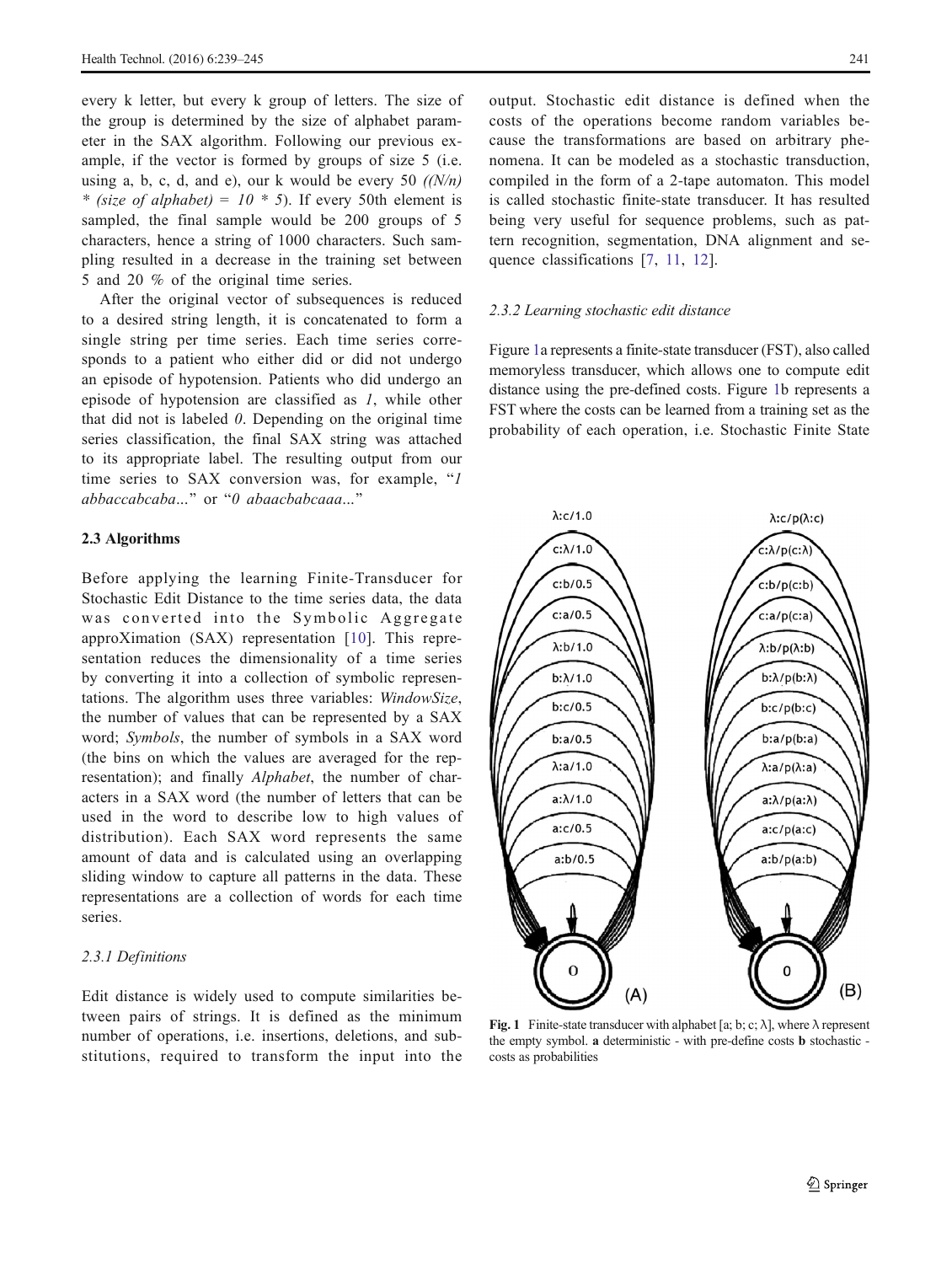Transducers. In our case, an unbiased learning algorithm (Algorithm 1) using a stochastic conditional finite-state transducer was implemented to learn the probabilities associated with the edit distance costs.

#### **Algorithm 1** Unbiased Learning of a Conditional Edit Distance Transducer

#### *Learning stage*

**Step 1:** The Learning Set (*LSi*), represents the *i-th* sequence in the training set. Each sequence was classified as *1 = positive to a hypotension scenario within an hour* or *0 = negative to a hypotension scenario within an hour*.

**Step 2:** From each  $LS_i$ , a set of sequence pairs (pairdataset)  $PS_i$  was built in the form  $(x; NN(x))$ ,

 $∀x ∈ LS<sub>i</sub>$ , where  $NN(x) = argmin_{v ∈ LS<sub>i</sub> | x | dE}(x, y)$  ( $d<sub>E</sub>$  is the classic edit distance and *NN* is the Nearest Neighbor).

**Step 3:** A unique conditional finite-state transducer *t* was learned from ∪*iPSi* (which represents all pair of sequences included in pairdataset *PSi*)

#### *Validation stage*

For each sequence *x'* in the Test Set *TS*, i.e. each  $x' \in \bigcup_{i} TS_i$  (which represents each sequence in the test set):

**Step 4:** for each sequence  $y_i$  in the learning dataset,  $y_i \in \bigcup L S_i$ , the conditional probability,  $p(y_i|x')$ , was computed, using the conditional transducer *t* (where *t* represents the learned edit cost probabilities). **Step 5:** *x'* was classified as the same class as *y*, where  $y=y_i$  for which  $p(y_i|x')$  was maximized, i.e.  $y=y_i$ , where  $max_i\{p(v_i|x')\}$ .

**Step 6**: Considering the *TS* has the sequences already classified, the *True Positive*, *True Negative*, *False Positive* and *False Negative* values were obtained and the predicting metrics *Accuracy, Precision, Recall and F-measure* were computed.

Algorithm 1 - Learning Stage used as training set the sequences from the 58 patients described in Section [2.1](#page-1-0), which were obtained as a result of the time series conversions to SAX. Step 1 created the learning set with the sequences and its classifications i.e. 1 and 0.

Step 2 created the pairdataset, PS, as the pair of sequences used as an input to learn the transducer. To create the pairdataset, for each sequence x the 1-Nearest Neighbor (NN) with the classic edit distance was computed, the pairs  $(x, NN(x))$  were formed, both from the learning set.

The stochastic edit costs are obtained by learning the conditional finite-state transducer in Step 3. The recursive forward and backward algorithms were implemented to compute the probabilities  $p(y|x)$ , where x, y were the input data from the pairdataset [[13](#page-6-0)]. Then, the expectation-maximization algorithm was used to optimize the parameters [\[14\]](#page-6-0). The expectation algorithm dealt with the problem of obtaining the matrix with the expected values, while maximization computed the current edit costs. These algorithms were repeated until the expected precision was reached (see [\[7\]](#page-5-0) for more details about the algorithm).

In the Validation Stage, the goal was to test the learned transducer with the edit cost probabilities on a real data set. This dataset consisted in 10 patients and included the sequences and their classifications (more details of the test set were also described in Section [2.1](#page-1-0)). Then, for each sequence in the test set, the 1-Nearest-Neighbor was used along with the learned stochastic edit distances to classify the sequence as  $0$ or 1 based on the training set Step 4 and 5.

As the sequences in the test set were already classified, prediction metrics, i.e. Accuracy, Precision, Recall and F-measure, were computed to compare the results of the classifier under test with trusted external judgments. True Positive, True Negative, False Positive and False Negative values were used to compute the metrics, where the terms positive and negative refer to the classifier's prediction and the terms true and false refer to whether that prediction corresponds to the external judgment (Step 5).

## 3 Results

## 3.1 Evaluation approach design

Several experiments are developed in order to obtain the most accurate model that evaluates univariate analysis on the highfrequency data. Implemented Learning and Validations Stages described in Algorithm 1 are repeated for different parameter values. These parameters were changed during the SAX conversion data. The idea behind these experiments is to establish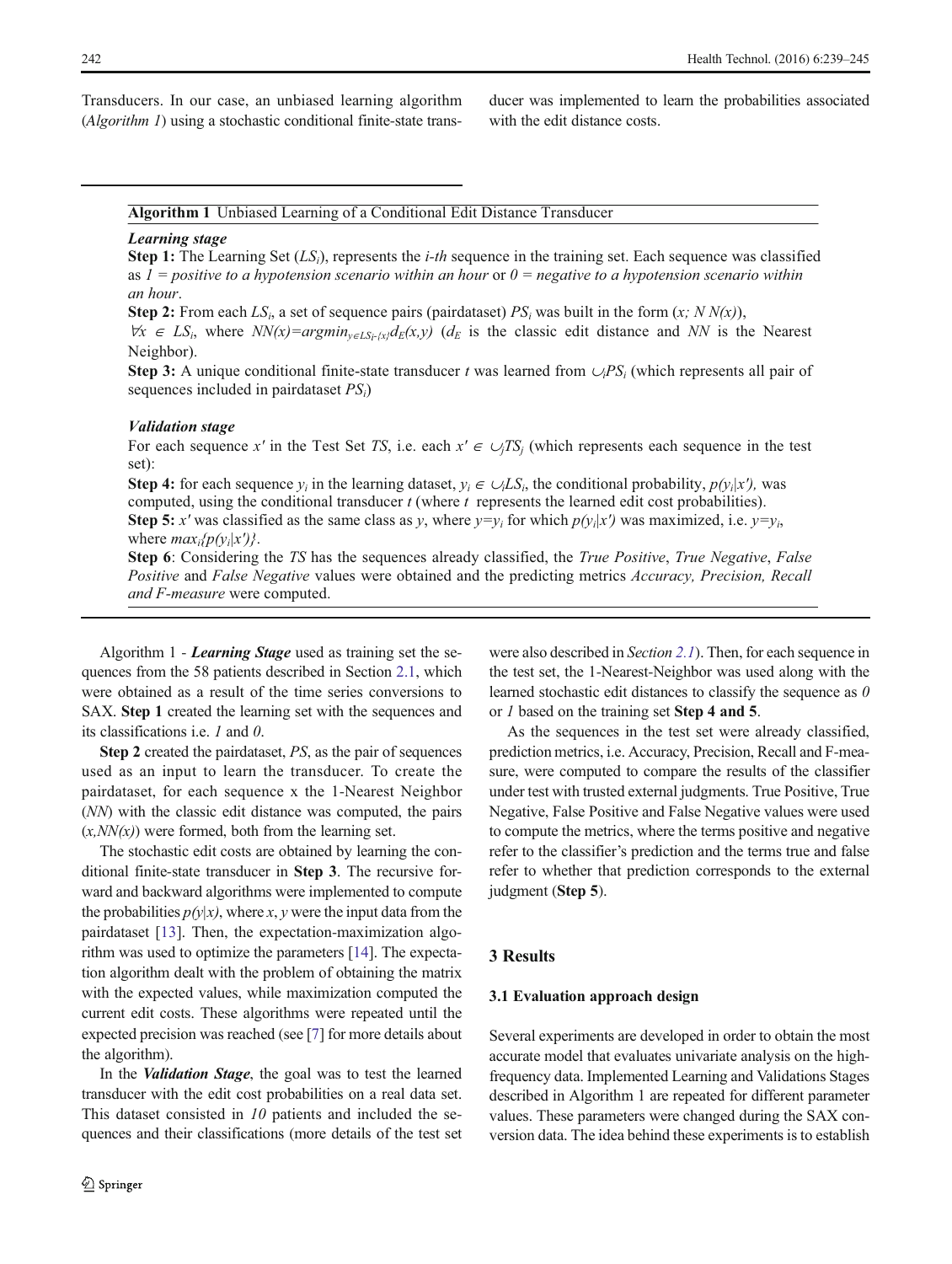the parameters that better adjust the stochastic finitestate transducer model to predict hypotension scenario within an hour.

These parameters, i.e. WindowSize, Symbols and Alphabet, are described in detail in Section [2.1.](#page-1-0) Nine different experiments are developed. In all cases, a *WindowSize* = 120 is used, because expert medical professionals felt that examining two hours of data was the minimal amount of data to capture a stark decline in a patient's condition (an episode of acute hypotension). Parameters Symbols and Alphabet are changed by [6, 12, 24] and [3, 4, 5], respectively. The prediction metrics described in Algorithm 1 Step 5, i.e. Accuracy, Precision, Recall and F-measure values are then computed, using the following formulas:

$$
Accuracy = \frac{\text{truePos} + \text{trueNegs}}{\text{4instances}}
$$
\n
$$
Precision = \frac{(\text{truePos})}{\text{truePos} + \text{falsePos}}
$$
\n
$$
Recall = \frac{(\text{truePos})}{\text{truePos} + \text{falseNegs}}
$$
\n
$$
F - \text{Measure} = \frac{2* \text{Prec} * \text{Recall}}{\text{Prec} + \text{Recall}}
$$

# 3.2 Results by adjusted parameters

Table 1 describes the results of the experiments. As can be seen, parameters set for Exp. #1 and #2 are not even able to produce some of the validation metrics. That is because the data do not provide enough information to correctly learn the probability cost by the stochastic finite-state transducer. The model works better for larger Symbols parameter sizes (Exp. #7, #8, #9). The symbols parameter determines the granularity of the measurement meaning that in a WindowSize of 120 and Symbols value of 24, each symbol represents 5 min (120/24). The Alphabet value of 3 separates the normalized values into three symbolic representations based on whether the value falls into the low, average or high values in a Gaussian distribution. The best results are obtained when the parameters are set as  $Symbols = 24$  and Alphabet =  $3$  (Exp. #7), where all the validation metrics are greater than 0.8 (i.e. Accuracy =0:85, Precision  $=0:82$ , Recall  $=0:87$  and F-Measure  $=0:86$ ).

# 3.3 Discussion and related works

Based on the validation metrics in Exp. #7, our model makes a good prediction of the patient outcomes. Other results have been previously developed to predict patient status using time series data [[6,](#page-5-0) [15\]](#page-6-0). Ordoñez et al. [[6](#page-5-0)] use natural language processing and text mining techniques to predict patient outcomes. We use their study [[6\]](#page-5-0) as a baseline to compare with

Table 1 Results of the validation metrics by changing the parameters of the data conversion when stochastic finite-state transducer model is used to determine the stochastic edit distance costs

| Exp.<br># | Parameters  |         |                | Results                              |
|-----------|-------------|---------|----------------|--------------------------------------|
|           | Window Size | Symbols | Alphabet       |                                      |
| 1         | 120         | 6       | 3              | Accuracy $=0.50$<br>Precision $=0.0$ |
|           |             |         |                | $Recall = NaN$                       |
|           |             |         |                | $F-Measure = NaN$                    |
| 2         | 120         | 6       | $\overline{4}$ | Accuracy $=0.5$                      |
|           |             |         |                | Precision $=0.0$                     |
|           |             |         |                | $Recall = NaN$                       |
|           |             |         |                | $F-Measure = NaN$                    |
| 3         | 120         | 6       | 5              | Accuracy $=0.51$                     |
|           |             |         |                | Precision $=0.23$                    |
|           |             |         |                | Recall $=0.5$                        |
|           |             |         |                | $F-Measure = 0.31$                   |
| 4         | 120         | 12      | 3              | Accuracy $=0.76$                     |
|           |             |         |                | Precision $=0.68$                    |
|           |             |         |                | $Recall = 0.78$                      |
|           |             |         |                | $F-Measure = 0.73$                   |
| 5         | 120         | 12      | $\overline{4}$ | Accuracy $=0.35$                     |
|           |             |         |                | Precision $=0.28$                    |
|           |             |         |                | Recall $=0.25$                       |
|           |             |         |                | $F-Measure = 0.26$                   |
| 6         | 120         | 12      | 5              | $Accuracy = 0.68$                    |
|           |             |         |                | Precision $=0.48$                    |
|           |             |         |                | Recall $=0.69$                       |
|           |             |         |                | $F-Measure = 0.56$                   |
| 7         | 120         | 24      | 3              | $Accuracy = 0.85$                    |
|           |             |         |                | Precision $=0.82$                    |
|           |             |         |                | $Recall = 0.87$                      |
|           |             |         |                | $F-Measure = 0.85$                   |
| 8         | 120         | 24      | $\overline{4}$ | $Accuracy = 0.69$                    |
|           |             |         |                | Precision $=0.78$                    |
|           |             |         |                | Recall $=0.69$                       |
|           |             |         |                | $F-Measure = 0.73$                   |
| 9         | 120         | 24      | 5              | Accuracy $=0.67$                     |
|           |             |         |                | Precision $=0.81$                    |
|           |             |         |                | Recall $=0.57$                       |
|           |             |         |                | $F-Measure = 0.67$                   |
|           |             |         |                |                                      |

our method. They also compute the same prediction metrics (i.e. Accuracy, Precision, Recall and F-measure) to validate their results. Therefore, we compared the best values for each of the prediction metrics in their study and compared them with our results.

As can be seen in Table [2,](#page-5-0) our results are better than the previous for most of the metrics. Only the Recall metric gives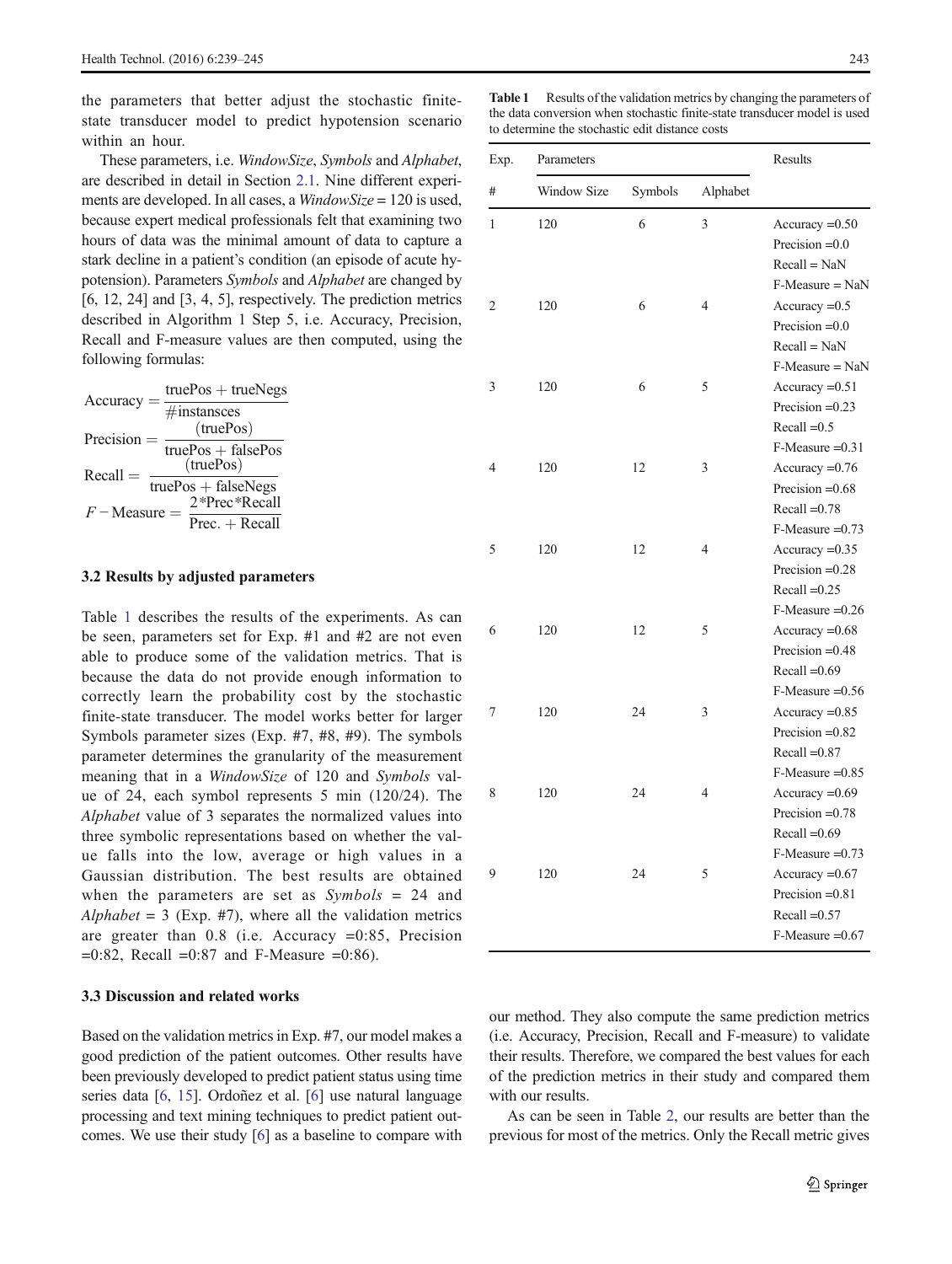<span id="page-5-0"></span>Table 2 Metric Comparison: baseline vs current work

|           | Ordoñez et al. [5]  | Current Work |
|-----------|---------------------|--------------|
| Accuracy  | 0.81 <sup>a</sup>   | 0.85         |
| Precision | 0.79 <sup>b</sup>   | 0.82         |
| Recall    | 0.96 °              | 0.87         |
| F-measure | $0.84$ <sup>d</sup> | 0.85         |

<sup>a</sup> Most accurate value from Multivariate Piecewise Dynamic Time Warping

<sup>b</sup> Most precise value from Multivariate Stacked Bags of Patterns

<sup>c</sup> Highest recall value from Multivariate Piecewise Dynamic Time Warping

<sup>d</sup> Highest F-measure value from Multivariate Piecewise Dynamic Time Warping

better value when it is compared with our current research. It is also important to consider that we only use one univariate variable, Heart Rate, to predict hypotension while [6] uses a multivariate representation using Heart Rate and Mean Arterial Pressure.

We had to reduce the size of the time series because of computational limitations to only 1020 characters. In [6], the multivariate representations with two variables outperformed the univariate representations. In this paper, even with more dimensionality reduction, the univariate representation outperformed the work of [6]. Although we have obtained good results, we still consider that Algorithm 1 implementation can be improved to handle larger sequences and multivariate representations to obtain more precise results.

# 4 Conclusion and future works

In this research, we proposed a method to predict patient outcomes in Intensive Care Units which used probabilities of edit distance costs learned by stochastic finite-state transducer models. Time series data were converted to sequence representation to be used as a model input. Several experiments were developed by changing the parameters during the conversion process. We obtained good results based on the computed prediction metrics. When we compare with previous works, our proposal improved Accuracy, Precision and Fmeasure metric values.

In future work, other implementations of the algorithm in parallel will be used to increase the sequence length and improve efficiency. We would also like to create a multivariate representation of the algorithm. Additionally, other approaches using finite-state transducers can be used to improve prediction. For example, rational kernels (kernel based on finite-state transducers) can be combined with kernel methods, such as Support Vector Machine [\[15\]](#page-6-0).

Acknowledgments This work was partially funded by Natural Sciences and Engineering Research Council of Canada (NSERC) at University of Manitoba, Canada, RCMI grant G12 MD007600 (National Institute on Minority Health and Health Disparities) from the National Institutes of Health at University of Puerto Rico Medical Sciences Campus, and the NIH grant 11882032 from the National Institutes of Health at the University of Puerto Rico Río Piedras Campus.

#### Compliance with ethical standards

Conflict of interest The authors declare that there are no conflicts of interest regarding the publication of this manuscript.

Open Access This article is distributed under the terms of the Creative Commons Attribution 4.0 International License (http:// creativecommons.org/licenses/by/4.0/), which permits unrestricted use, distribution, and reproduction in any medium, provided you give appropriate credit to the original author(s) and the source, provide a link to the Creative Commons license, and indicate if changes were made.

# References

- 1. Oster J, Clifford GD. Signal quality indices for state space electrophysiological signal processing and vice versa. In: Chen Z, editor. Advanced state space methods for neural and clinical data. Cambridge University Press; 2015. p. 345–366.
- 2. Erol, YB Phadte R, Sidhu HS, Asselstine C, Phillips D, Manley G, Russell S. Model based probabilistic inference for intensive care medicine. In: Meaningful use of complex medical data, 2015. <http://mucmd.org/conference-2015.html> Accessed: 30 Aug 2016.
- 3. Batal I, Fradkin D, Harrison J, Moerchen F, Hauskrecht M. Mining recent temporal patterns for event detection in multivariate time series data. In: Proceedings of the 18th ACM SIGKDD International Conference on Knowledge Discovery and Data Mining, KDD '12, New York, NY, USA. 2012. doi:[10.1145](http://dx.doi.org/10.1145/2339530.2339578) [/2339530.2339578](http://dx.doi.org/10.1145/2339530.2339578), p. 280–288.
- 4. Wang Z, Oates T. Pooling sax-bop approaches with boosting to classify multivariate synchronous physiological time series data. In: Proceedings of the Twenty-Eighth International Florida Artificial Intelligence Research Society Conference, FLAIRS 2015, Hollywood, Florida, 2015. [http://www.aaai.org/ocs/index.](http://www.aaai.org/ocs/index.php/FLAIRS/FLAIRS15/paper/view/10384) [php/FLAIRS/FLAIRS15/paper/view/10384](http://www.aaai.org/ocs/index.php/FLAIRS/FLAIRS15/paper/view/10384), p. 335–341.
- 5. Wang Z, Oates T. Imaging time-series to improve classification and imputation. CoRR, abs/1506.00327, 2015. [http://arxiv.](http://arxiv.org/abs/1506.00327) [org/abs/1506.00327](http://arxiv.org/abs/1506.00327) Accessed: 30 Aug 2016.
- 6. Ordoñez P, Armstrong T, Oates T, Fackler J, Lehman UC. Multivariate methods for classifying physiological data. In: Proceedings of SIAM International Conference on Data Mining, Workshop on Data Mining Medicine and HealthCare (DMMH 2013). 2013. p. 37.
- 7. Oncina J, Sebban M. Learning stochastic edit distance: application in handwritten character recognition. Pattern Recogn. 2006;39(9): 1575–87.
- 8. Moody GB, Lehman LH. Predicting acute hypotensive episodes: the 10th annual physionet/computers in cardiology challenge. Comput Cardiol 2009; 541–544.
- 9. LCP. Predicting acute hypotensive episodes. 2009. [http://physionet.](http://physionet.org/challenge/2009/) [org/challenge/2009/.](http://physionet.org/challenge/2009/) Accessed: 20 May 2016.
- 10. Lin J, Keogh E, Wei L, Lonardi S. Experiencing sax: a novel symbolic representation of time series. Data Min Knowl Disc, 2007. ISSN 1573-756X. 15(2):107–144. doi:[10.1007/s10618-007-0064-z.](http://dx.doi.org/10.1007/s10618-007-0064-z)